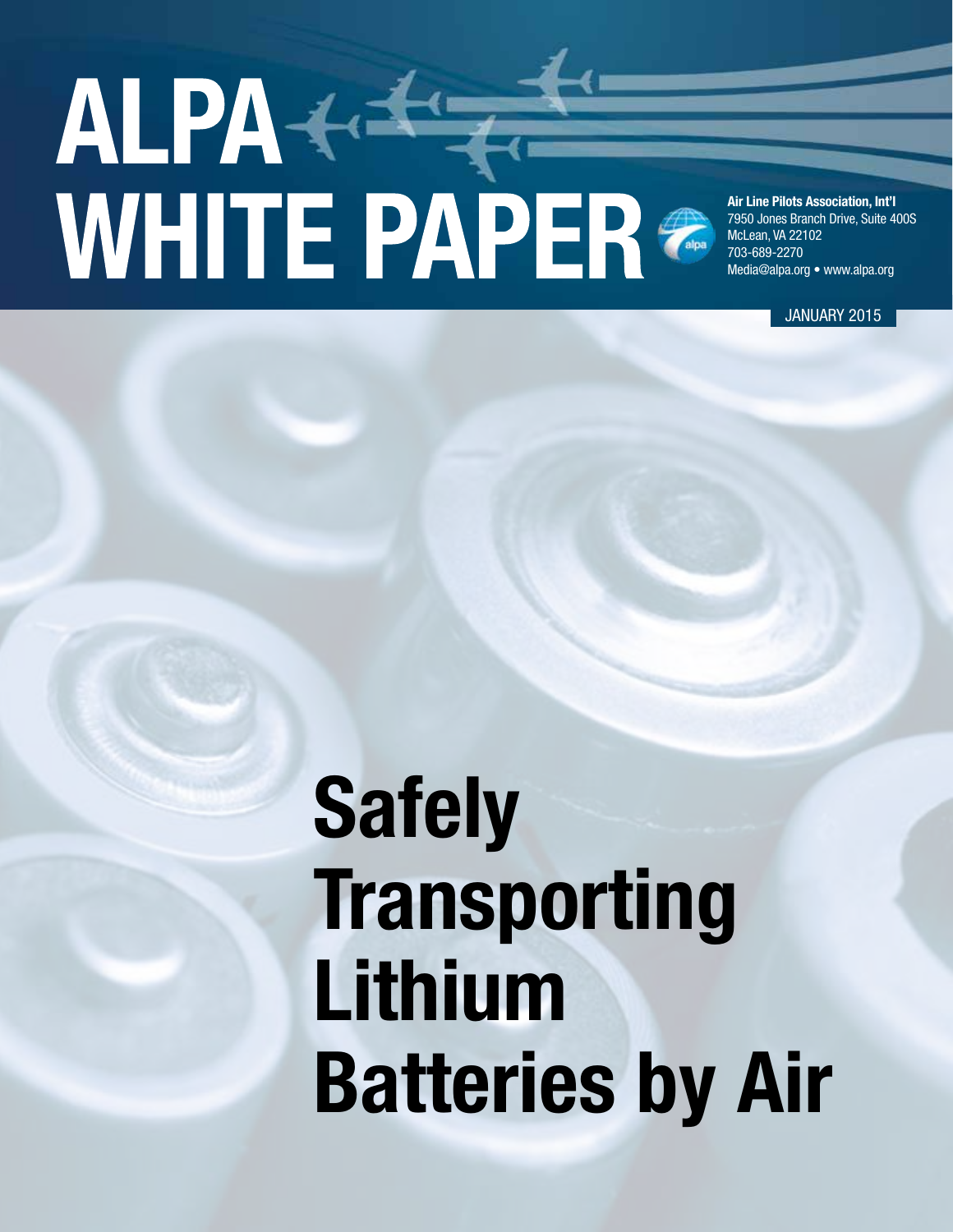### Safely Transporting Lithium Batteries by Air

#### Introduction

ithium batteries represent a significant technological improvement over older battery types, such as lead acid, alkaline, nickel cadmium, and nickel metal hydride. They are smaller and lighter than previous chemistries, with a higher energy density, have no memory effect, and produce a slow loss of charge when not in use. However, due to their high energy density and flammable electrolyte, these batteries can initiate a fire and burn very violently when shortcircuited or exposed to high temperatures. A short circuit may occur following a manufacturing defect, damage, or by bringing the external battery terminals into contact with other batteries or conducting material. The current provisions for the carriage of these batteries onboard commercial aircraft do not adequately address the risk presented in transport.

#### Lithium batteries can be categorized into two major types:

#### Lithium ion (including lithium polymer)

- $\rightarrow$  These are generally rechargeable batteries used in laptops, cell phones, MP3 players, and many other personal electronic devices.
- $\rightarrow$  They contain a flammable, liquid electrolyte and are capable of selfignition if damaged, exposed to high temperature, or subjected to a short circuit.
- $\rightarrow$  If a fire occurs, it may involve multiple eruptions of flame and sparks as the heat propagates between the cells in a battery. A lithium ion battery fire may be suppressed using Halon, and can also be controlled with the application of water or other nonflammable liquids. The use of water cools the cells and can prevent fire propagation within the battery.
- $\rightarrow$  As lithium ion cells are heated in a fire, flammable vapors are vented from the cases. These vapors can accumulate in an enclosed space and cause an explosion if subjected to an additional spark or fire, such as would be created by another cell igniting.

 $\rightarrow$  Can be carried as cargo on passenger and all-cargo flights without quantity restrictions. Further testing is needed to determine the maximum number of lithium ion batteries that can be carried on an aircraft given the amount of onboard, fire-extinguishing capability. Quantity limits of batteries carried as cargo should be established to ensure safety commensurate with that capability.

#### Lithium metal

- $\rightarrow$  These are generally nonrechargeable and are used in cameras, watches, smoke detectors, and other devices.
- $\rightarrow$  The cell or battery contains metallic lithium.
- $\rightarrow$  If a fire occurs, the burning metallic lithium is difficult to extinguish. Halon is not effective at suppressing a lithium metal battery fire.
- $\rightarrow$  Lithium metal fires burn at very high temperatures and produce large quantities of smoke. The smoke is produced at a pressure that may overcome aircraft airflow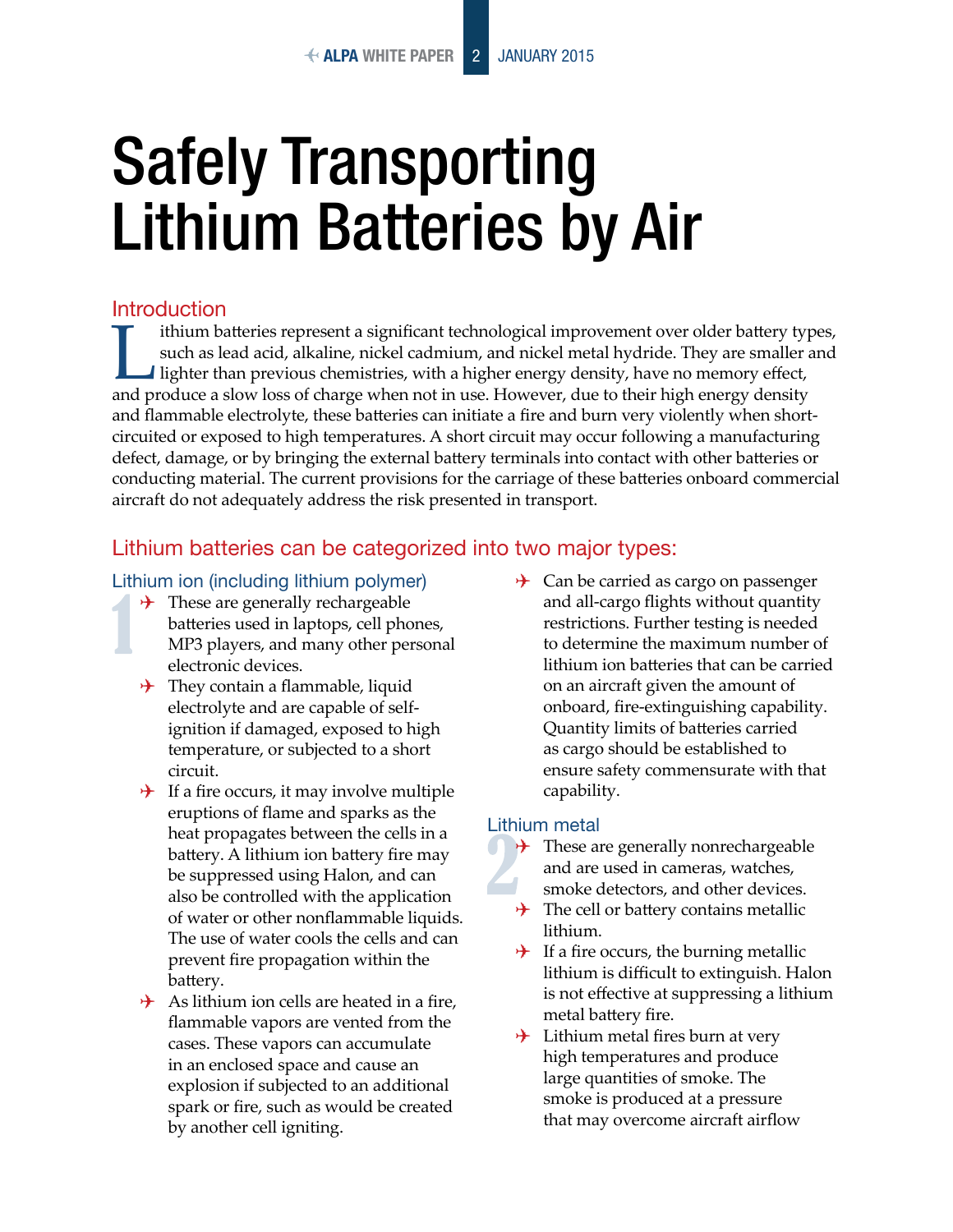- $\rightarrow$  The pressure pulse from a lithium metal battery fire may be sufficient to damage cargo compartment liners.
- $\rightarrow$  Cannot be carried as cargo on passenger flights
- $\rightarrow$  Can be transported on all-cargo flights with minimal restrictions

#### ICAO Rules

The International Civil Aviation Organization (ICAO) is the aviation arm of the United Nations, and is responsible for the development of standards and recommended practices for international aviation, including the international transport of dangerous goods. The provisions are published in the "Technical Instructions for the Safe Transport of Dangerous Goods by Air" (ICAO TIs), after consideration by member states and international organizations. ICAO developed new provisions for the transport of lithium batteries in 2012 that became effective on January 1, 2013. ALPA participated in the development of these provisions through its membership in the International Federation of Air Line Pilots' Associations. Improvements to these provisions include the following:

- $\rightarrow$  Packages of two or fewer batteries or eight or fewer cells of consumersized lithium batteries are excepted from regulations applicable to other dangerous goods, including requirements for the training of shippers, dangerous goods labels on packages, acceptance checks, inspection prior to loading and after unloading, and inclusion on the pilot-notification form.
- $\rightarrow$  Packages containing three or more batteries or nine or more cells of consumer-sized lithium batteries are treated as fully regulated dangerous goods, including training for shippers, dangerous goods labels on packages, acceptance checks, inspection prior

#### What is Thermal Runaway?

Thermal runway in a lithium battery is a situation where an internal temperature rise prompts a further rise in temperature that cannot be controlled. When this occurs, it can lead to an explosion and/or fire that results in the loss

of the device and can create conditions for thermal runaway in other nearby lithium ion cells.

> to loading and after unloading, and inclusion on the pilot notification form.

 Electronic equipment containing consumer-sized lithium batteries are excepted from the majority of dangerous goods regulations.

The TIs have certain shortcomings, including the following:

- $\rightarrow$  There is no requirement to stow batteries in a compartment equipped with adequate fire suppression.
- $\rightarrow$  There are no quantity limits per compartment or per aircraft, nor any standards for cargo-compartment suppression that address lithium battery fires. The aircraft may contain an unlimited number of lithium battery shipments regardless of cargo compartment location or suppression capability.
- $\rightarrow$  Individual packages of two or fewer batteries or eight or fewer cells may be combined in an overpack, creating shipments of large quantities of lithium batteries that are still excepted from the majority of the dangerous goods provisions.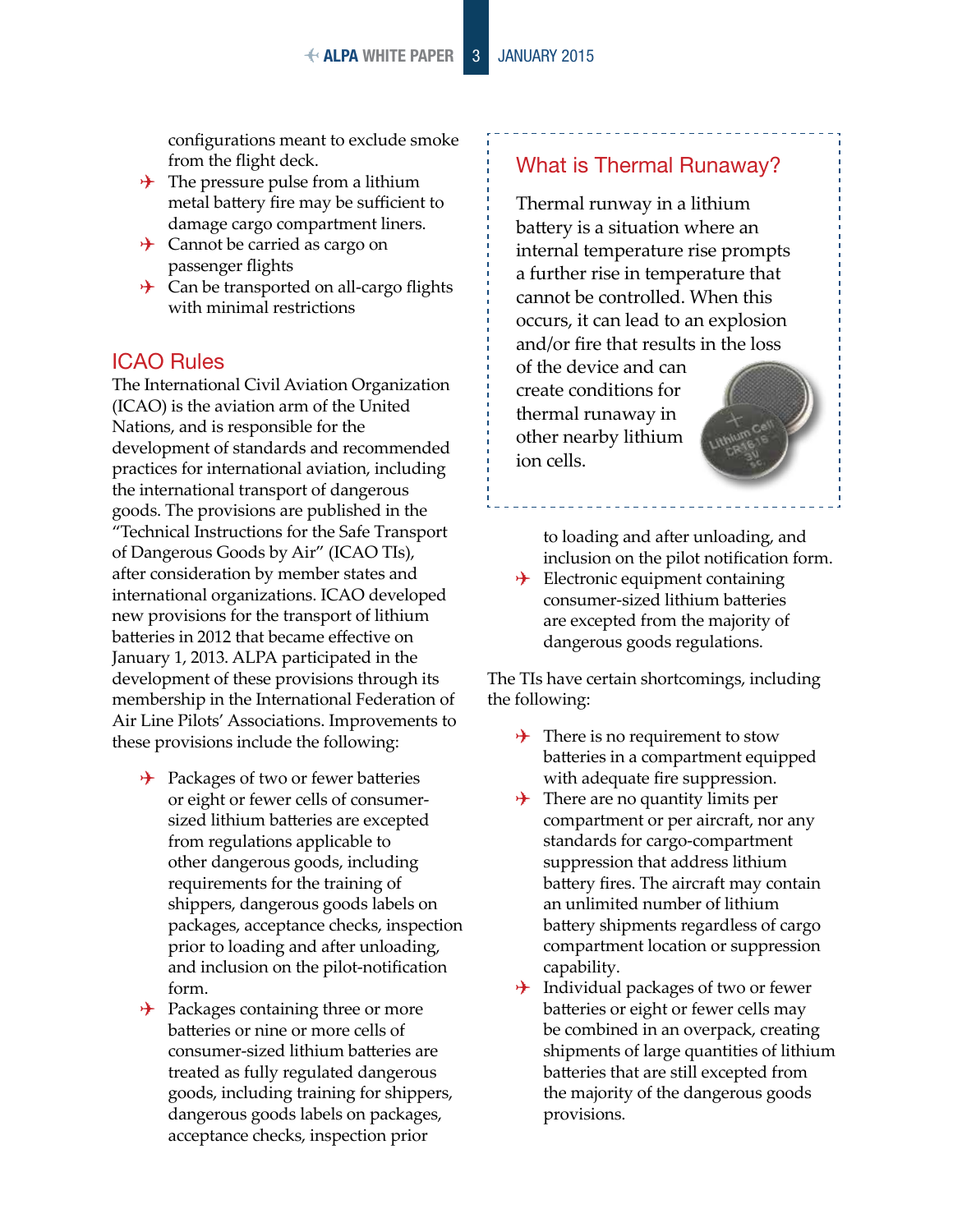$\rightarrow$  The risk of explosion due to vented flammable vapors in enclosed spaces is not addressed.

The U.S. Pipeline and Hazardous Materials Safety Administration (PHMSA) issued a final rule in August 2014 to harmonize with ICAO TIs in several ways, which includes revising provisions for transport of small and medium lithium cells and batteries including those packed with or in equipment, amending shipping descriptions for lithium batteries, and adopting new provisions for the transport of damaged, defective, and recalled lithium batteries.

That same month, PHMSA issued a notice of proposed rulemaking to, among other things, propose harmonization with ICAO TIs concerning lithium battery–related shipping documentation and labeling of packages of lithium metal batteries not packed in or with equipment.

#### Recommendations that Should be Adopted to Further Increase the Safe Transport of Lithium Batteries

To ICAO:

- $\rightarrow$  Implement packaging restrictions and quantity limits for lithium batteries based upon the cargo compartment location and capabilities. This can be achieved by conducting testing on these batteries, fully charged and packaged for transport, to determine the safe quantity of batteries that may be carried in Class C and E cargo compartments. Until testing is complete, adopt a conservative limit for the number of lithium batteries permitted in a single cargo compartment.
- $\rightarrow$  Eliminate exceptions from the full provisions of the technical instructions for all lithium batteries shipped as cargo, regardless of watt-hour size and whether the batteries are installed in or shipped with equipment.
- $\rightarrow$  Extend the prohibition of lithium metal batteries aboard passenger aircraft

to cargo-only aircraft until adequate packaging can be developed to protect the batteries from damage, external fire, or high heat source, and to prevent a fire involving a single lithium metal battery from spreading.

- $\rightarrow$  Address the explosion risk created by venting lithium ion batteries in enclosed spaces.
- $\rightarrow$  Provide transport provisions that allow the continued safe flight of the aircraft should a fire occur in a shipment of lithium batteries.
- $\rightarrow$  Continue work toward developing packaging that will prevent and/or contain a lithium battery fire.

#### To PHMSA:

 $\rightarrow$  Recognize the United Arab Emirates General Civil Aviation Authority's report on the UPS accident at Dubai, September 3, 2010, as meeting the threshold established by Congress in Section 828 of P.L. 112-95, the "FAA Modernization and Reform Act of 2012," which states in part, that the Secretary of Transportation may exceed ICAO requirements regarding transportation of lithium batteries when,

> "a credible report with respect to a safety incident from a national or international governmental regulatory or investigating body . . . demonstrates that the presence of lithium metal cells or batteries or lithium ion cells or batteries on an aircraft, whether transported separately or packed with or contained in equipment, in accordance with the requirements of the ICAO Technical Instructions, has substantially contributed to the initiation or propagation of an onboard fire . . ."

 $\rightarrow$  Develop regulations that produce the additional, specified safeguards per ALPA's recommendations to PHMSA and ICAO.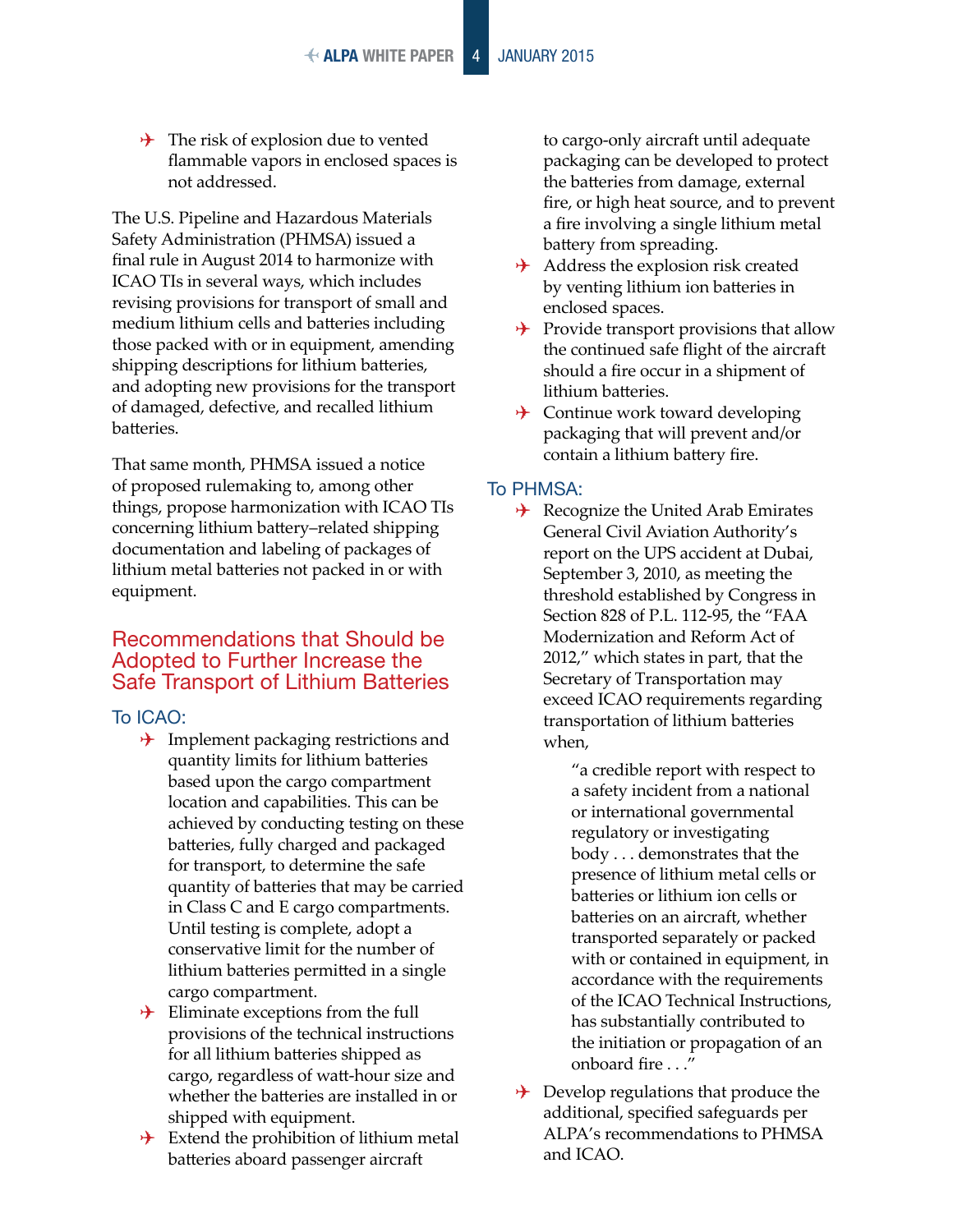#### DC-8 Onboard Fire, Philadelphia International Airport

On February 7, 2006, United Parcel Service Company Flight 1307, a McDonnell Douglas DC-8-71F, landed at Philadelphia International Airport after a cargo smoke indication in the cockpit during the landing approach. The captain, first officer, and flight engineer evacuated the airplane after landing. The flightcrew members sustained minor injuries, and the airplane and most of the cargo were destroyed by fire after landing. Although the source of the fire was never conclusively determined, extensive fire damage was found in cargo compartments known to have held equipment containing lithium batteries. The National Transportation Safety Board subsequently issued six safety recommendations addressing the transportation of lithium batteries by air.